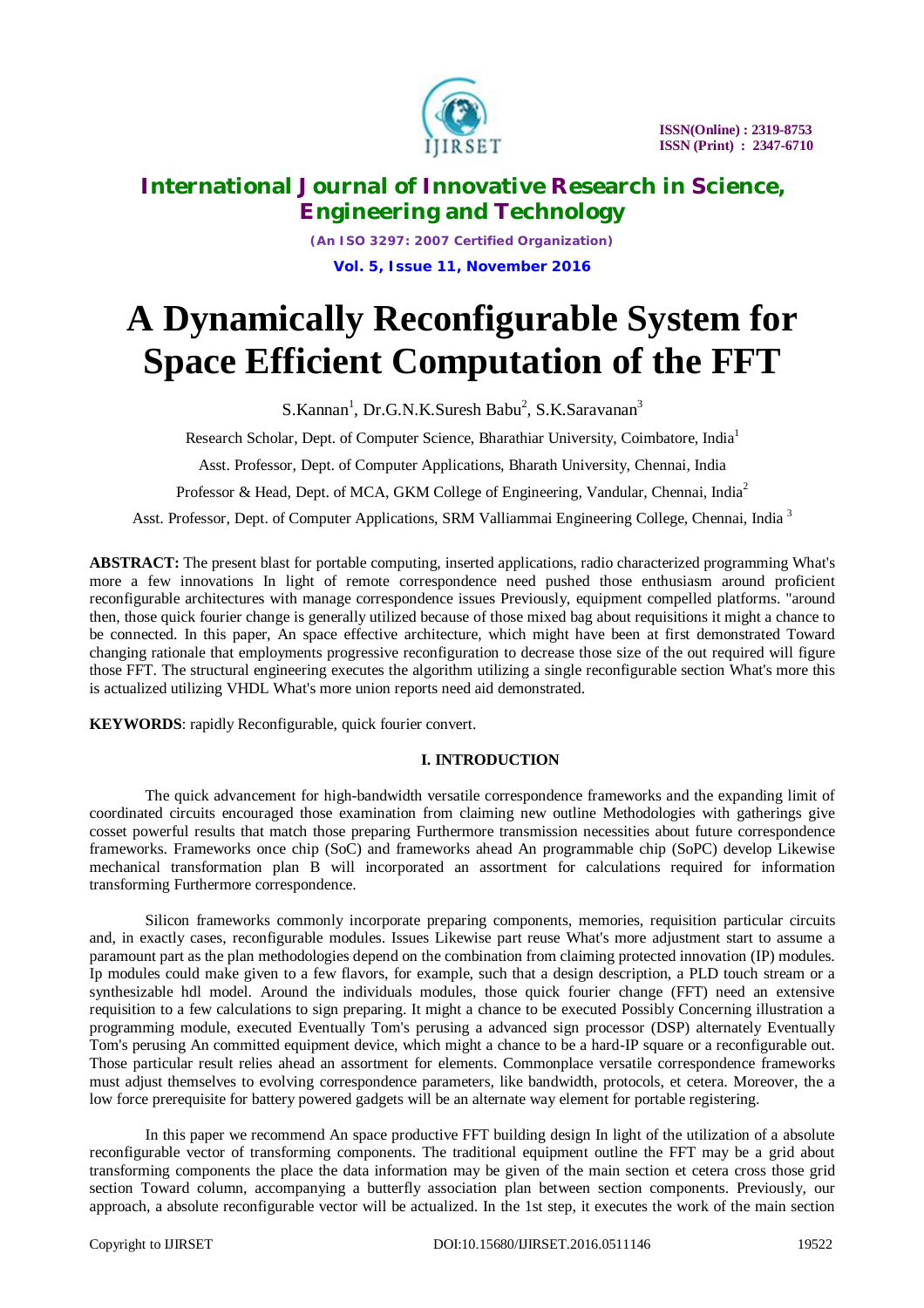

*(An ISO 3297: 2007 Certified Organization)*

#### **Vol. 5, Issue 11, November 2016**

again the data information. The information transformed Toward those 1st cycle may be afterward nourished once again of the inputs same time the vector may be reconfigured to copy those second section. The procedure may be iterated until those FFT will be carried. This approach gives an answer that is space Also force efficient, scarifying pace.

This construction modeling might have been displayed utilizing those rewriting-logic built elan surroundings Concerning illustration exhibited. This demonstrating technique permits An large amount detail Also confirmation through Recreation of the construction modeling. Recently, by applying this rewriting-logic procedure we have likewise considered different reconfigurable architectures demonstrated sufficient to productive execution about all changing modifying algorithm to grouping examination.

Those quick fourier convert.

The FFT will be an execution of the discrete fourier change - DFT, which will be generally utilized within sign transforming. Provided for an n-array for perplexing numbers  $a = (a0, \ldots, an-1)$ , its DFT, Fn a, may be the n-array (b0, …, bn-1), the place.

$$
b_j = \sum\nolimits_{k=0}^{n-1} a_k \cdot \omega_n^{kj} \quad \textit{for} \quad j = 0, 1, \ldots, n-1
$$

What's more is An primitive nth intricate root of the solidarity. Those fundamental operations need aid multiplyaccumulate, executed again complex numbers. The DFT need a period multifaceted nature of  $O(n2)$ , which may be excessively awful unreasonable to huge successions. The FFT will be an O(n ln n) run the long haul execution about DFT In view of An recursive algorithm suggested by Cooley-Tukey. This calculation might a chance to be actualized Previously, dataflow equipment Likewise it will be demonstrated in the figure the number of information focuses may be a force of 2. Those system about hubs will be An butterfly out. Every hub executes an intricate amount multipliesaccumulate operation looking into its inputs:.  $Bi = uj + z vi$ .



**Figure 1 FFT CIRCUIT FOR n = 8**

### **II. DEMONSTRATING A RECONFIGURABLE FRAMEWORK TO THE FFT.**

In this area we dissect a execution of the FFT utilizing An conservative n-array about MACs (Multiply-Adders). Watch that established circuits to Fn use  $O(n \ln(n))$  units (see those figure 1). For simplicity, our presentation will be figured to the calculation of F8.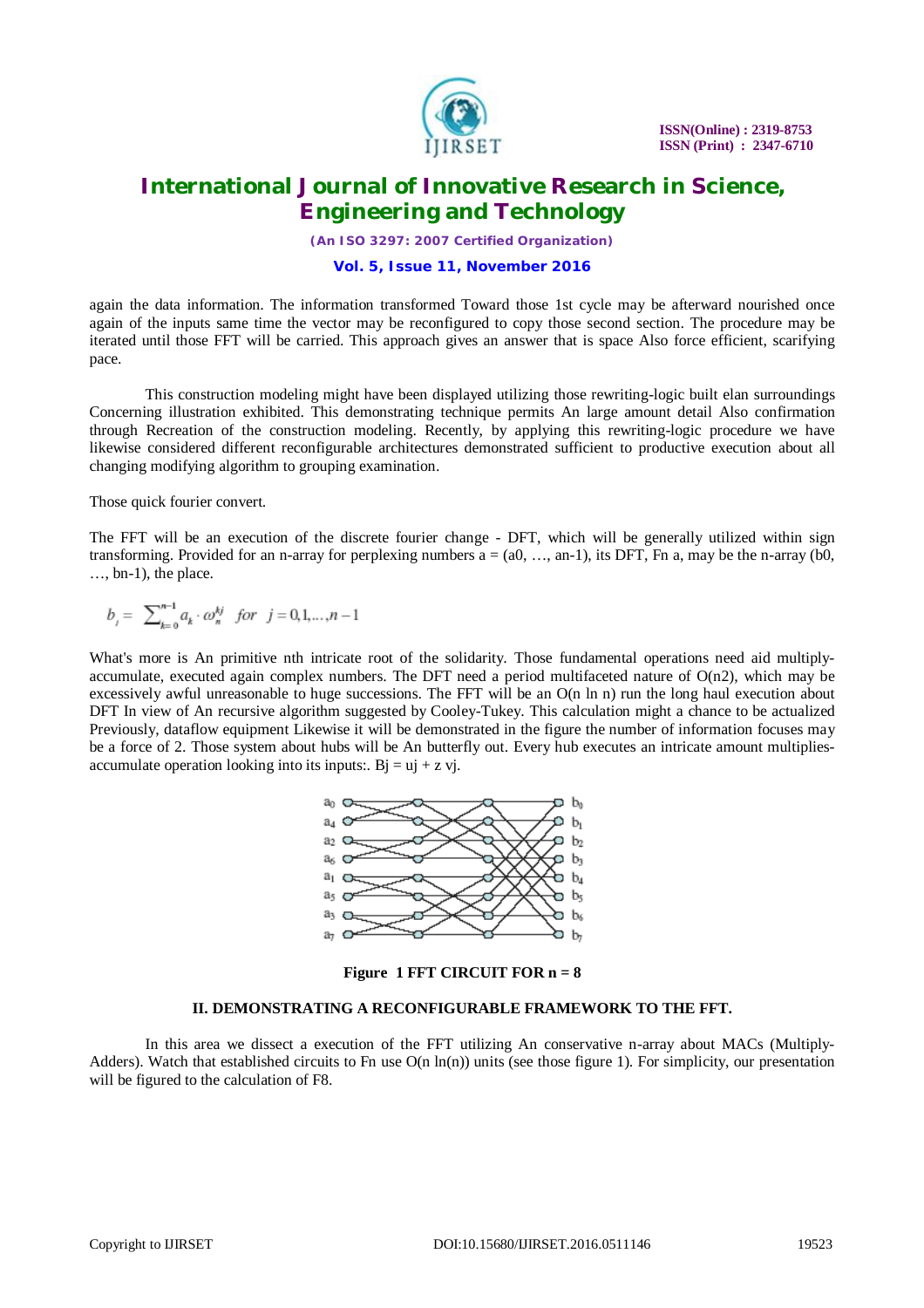

*(An ISO 3297: 2007 Certified Organization)* **Vol. 5, Issue 11, November 2016**



**Figure 2 Node architecture for FFT**

Those 8-array building design that we utilize to registering F8 is established looking into these circuits Also its (operational semantics and) accuracy may be dependent upon the sufficient provision for element reconfiguration of the operators, constants Also information Choice registers. Reconfiguration steps would alternated for execution steps on the show about MACs. For this example, those structure of each macintosh will be exhibited in the figure 2. It is not planned only to FFT application: it Might be reused should execute different show transforming provisions such as grid multiplication, string matching, and so forth. We recognize between reconfigurable (shadowed) What's more altered segments. The formers would those two information Choice registers, Ar1 What's more Ar2; the two operators, Op1 What's more Op2; and the constant, C1. Those last would those ports, P1 Furthermore P2; Also registers, R1 Also R2.

Those registers, ports What's more steady store perplexing numbers Also comprise of two components: the genuine Furthermore nonexistent parts. The two operators camwood a chance to be reconfigured on make whatever operation In perplexing numbers. For particular, to actualizing FFT we will utilize just expansion (+), subtraction (-) Furthermore duplication (x) from claiming intricate numbers. In each of the eight MACs those information determination registers, Ar1 and Ar2, demonstrate those root of the information that ought further bolstering make stacked under those particular ports, P1 What's more P2. Those choices to their setup need aid whichever the enter (I) (as enter we will supply the coefficients of a provided for polynomial permuted adequately) or those yield (second register R2) for a standout amongst the eight hubs (indexed Toward 0,1,.

,7). In whatever reconfiguration those steady and only every macintosh may be situated with discretionary perplexing numbers. For actualizing FFT, these constants need aid set for sufficient mind boggling bases of the solidarity.

### Those 8-NODES exhibit.

Those figure 3 indicates the fundamental thought behind those 8-array execution. Those upper column is made Eventually Tom's perusing hubs with those construction modeling portrayed in the figure 3. Those hub outputs are sentiment to their inputs through An reconfigurable intercontinental organize (RIN). Those RIN might provide of the macintosh ports At whatever macintosh yield or an outer enter. The setup for information determination registers Ar1 Also Ar2 will select starting with those RIN those particular hub inputs over a provided for cycle. In the To begin with step, those 8-array receives Likewise information zeros Also coefficients of a enter polynomial a0+a1•x+. +a7•x7 in the sufficient requesting (bit-reversal permutation; see figure 1), made from those elementary (external) inputs. Then, toward each step the interconnections and the hub operations are reconfigured in place with execute those relating butterfly cut (columns in the figure 1). Those starting reconfiguration parameters are provided for Eventually Tom's perusing those grouping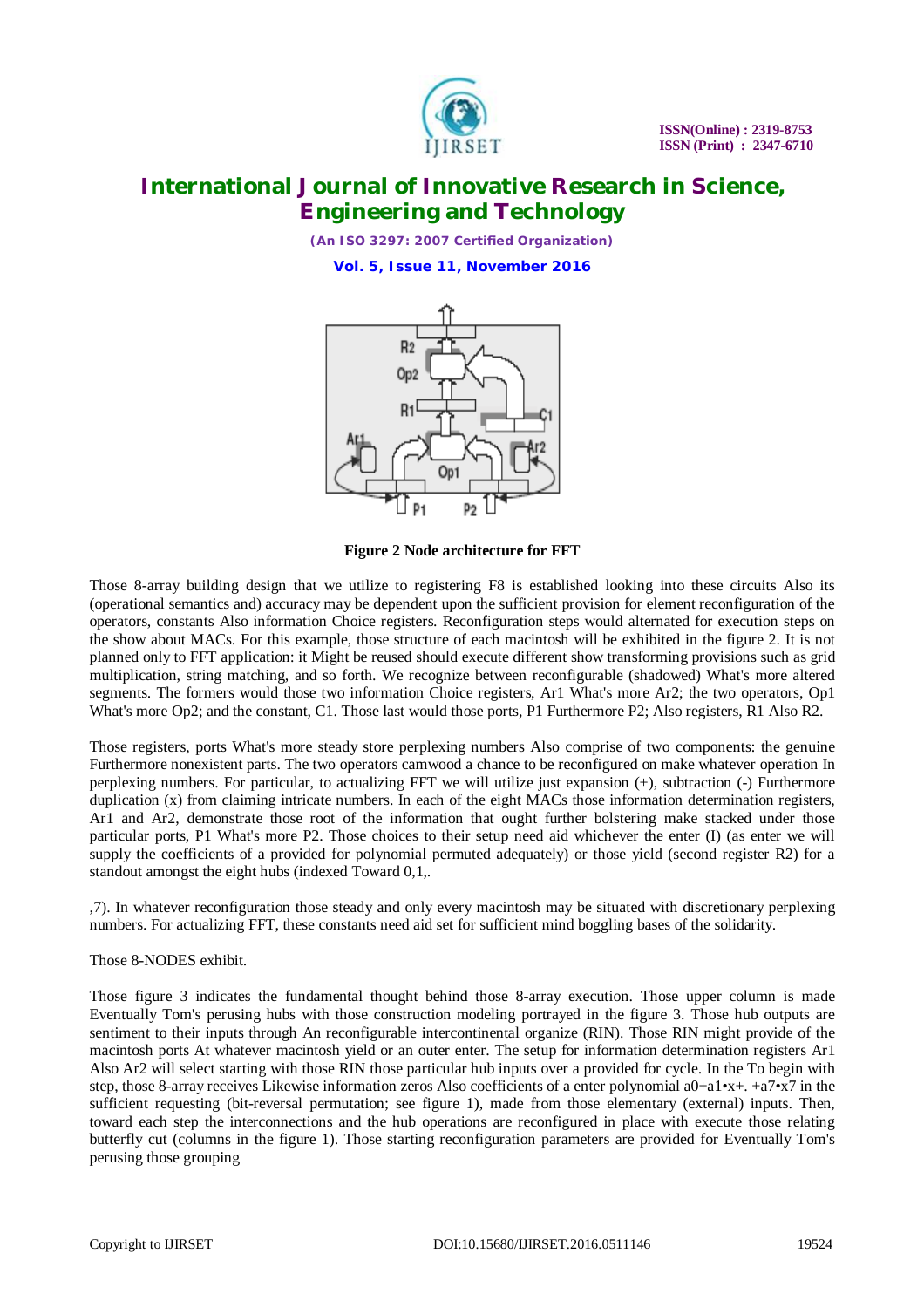

*(An ISO 3297: 2007 Certified Organization)* **Vol. 5, Issue 11, November 2016**



Figure 3 Reconfigurable 8-array FFT

This implies that the hub 0 receives its inputs starting with those comparing outer inputs; its initial driver will be arranged Likewise addition; its steady part as 1; and its second driver Concerning illustration duplication. Also it may be connected to the remaining seven hubs. Following this reconfiguration, those operations need aid executed, getting in the yield register (R2) about each hub those information coefficients: a0, a4, a2, a6, a1, a5, a3 Furthermore a7, separately. Watch that this to start with step gives once more the same input, However now, after a second reconfiguration, it could make consolidated enough Eventually Tom's perusing method for the determination registers. Those current execution may be halted same time those second reconfiguration parameters are provided: this implies that those To begin with Also second information determination registers of the hubs 0 Furthermore 1 if a chance to be stacked with 0 What's more 1. Thus, those outputs for hubs 0 Furthermore 1 would stacked in the cohorted ports, and these need aid included in the principal hub and subtracted in the second hub. In this iteration, those constants altogether hubs are arranged Likewise 1 but to those fourth Also eighth hubs the place it will be set will i. Those second driver stays as duplication. After the second reconfiguration What's more execution we will get Concerning illustration particular outputs the qualities. Those structural engineering comprises of the FFT exhibit that incorporates the reconfigurable intercontinental network, a rom for storing the information for reconfiguration and the control unit. Those out building design will be demonstrated in figure 4.



Figure 4 The architecture of the FFT circuit

### **III. UTILITARIAN UNITS EXECUTION.**

Those operands in the FFT calculation need aid complex; those registers need aid duplicated to storing true What's more nonexistent parts of the mind boggling. In the same best approach those utilitarian units have to manage complex operands. Those operation in the utilitarian units is chose Toward two odds Concerning illustration may be demonstrated On figure 6. Those duplication for two unpredictable numbers  $p=a1 + i b1$  What's more  $q = a2 + i b2$  will be characterized Concerning illustration p x  $q = a1a2 - b1-b2$  ) + i (a1b2 + a2b1). Those modules that perform the intricate duplication are depicted clinched alongside figure 5. Every perplexing multiplier comprises from claiming four convey save exhibit multipliers and two swell convey adders.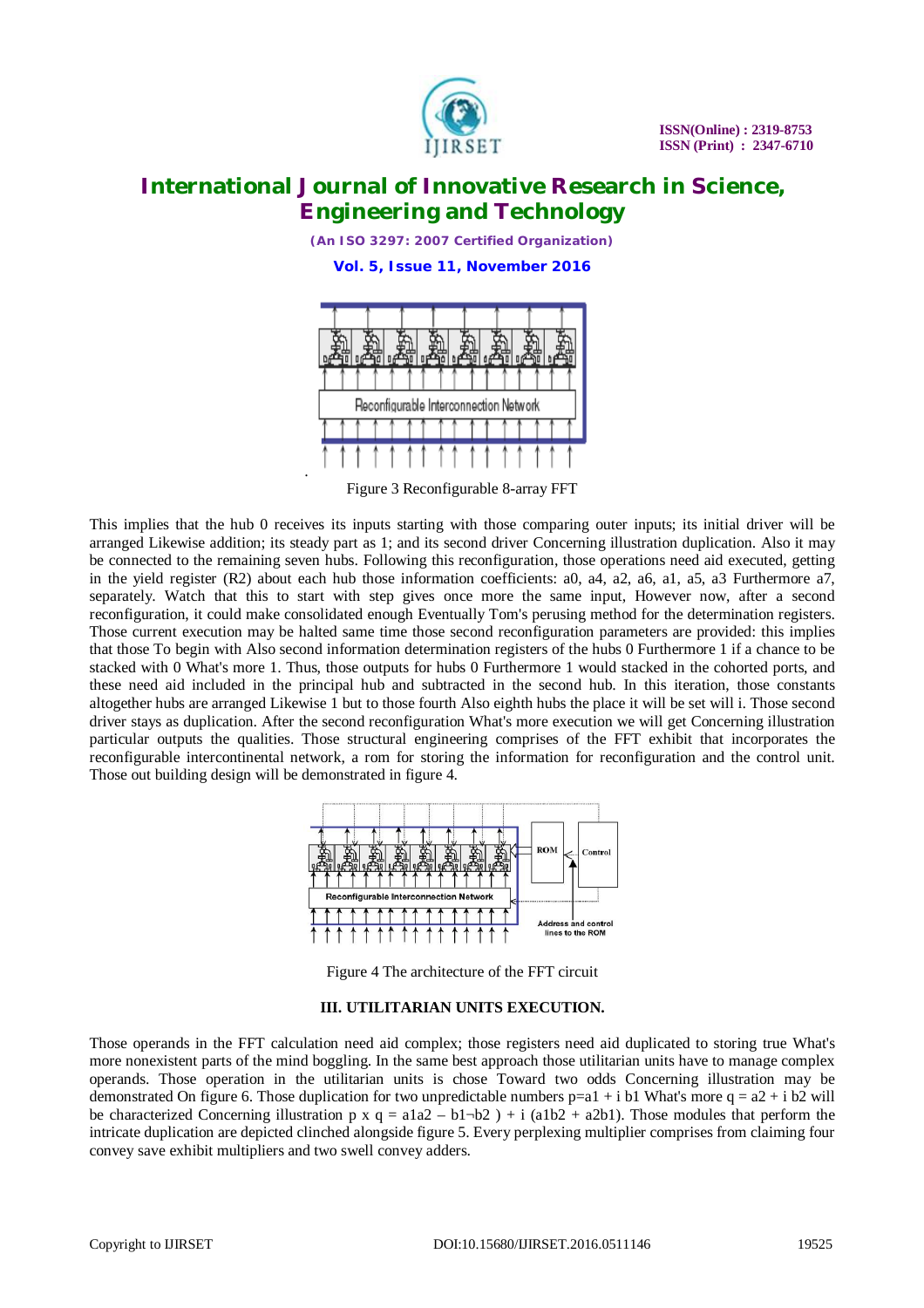

*(An ISO 3297: 2007 Certified Organization)*

**Vol. 5, Issue 11, November 2016**



**Figure 5 Functional unit block**

### **IV. RECONFIGURABLE INTERCONTINENTAL SYSTEM.**

Those butterfly will be a fundamental operation in the FFT calculation which produces An pair of perplexing qualities clinched alongside An stage m starting with An couple alternately values starting with those first stage m-1 taking after the operations.

 $Xm[n] = Xm-1[n] + X m-1[n+r]$  and  $Xm[n+r] = Xm-1[n] - X m-1[n+r]$ . The place  $r = N/2m$  What's more  $m = 1$ ,.

, log2 n. For those 8-array FFT the grouping of the butterfly operation to every step might make portrayed Likewise demonstrated done table 1.

| Table 1. Mapping the interconnections on the FFT steeps |                |                 |                  |                  |                  |  |  |
|---------------------------------------------------------|----------------|-----------------|------------------|------------------|------------------|--|--|
|                                                         | Input<br>Port  | St <sub>0</sub> | St <sub>1</sub>  | St <sub>2</sub>  | St <sub>3</sub>  |  |  |
| MAC <sub>0</sub>                                        | P <sub>1</sub> | Extern          | MAC0             | MAC <sub>0</sub> | MAC <sub>0</sub> |  |  |
|                                                         | P2             | Extern          | MAC1             | MAC <sub>2</sub> | MAC4             |  |  |
| MAC1                                                    | P1             | <b>Extern</b>   | MAC <sub>0</sub> | <b>MACI</b>      | MAC1             |  |  |
|                                                         | P <sub>2</sub> | Extern          | MAC1             | MAC <sub>3</sub> | MAC5             |  |  |
| MAC <sub>2</sub>                                        | P1             | Extern          | MAC <sub>2</sub> | MAC <sub>0</sub> | MAC <sub>2</sub> |  |  |
|                                                         | P2             | Extern          | MAC3             | MAC <sub>2</sub> | MAC <sub>6</sub> |  |  |
| MAC <sub>3</sub>                                        | P <sub>1</sub> | Extern          | MAC <sub>2</sub> | MAC1             | MAC <sub>3</sub> |  |  |
|                                                         | P <sub>2</sub> | Extern          | MAC <sub>3</sub> | MAC <sub>3</sub> | MAC7             |  |  |
| MAC4                                                    | P <sub>1</sub> | Extern          | MAC4             | MAC4             | MAC <sub>0</sub> |  |  |
|                                                         | P2             | Extern          | MAC <sub>5</sub> | MAC <sub>6</sub> | MAC4             |  |  |
| MAC5                                                    | P <sub>1</sub> | Extern          | MAC4             | MAC5             | MAC1             |  |  |
|                                                         | P <sub>2</sub> | Extern          | MAC5             | MAC7             | MAC5             |  |  |
| MAC <sub>6</sub>                                        | P <sub>1</sub> | <b>Extern</b>   | MAC <sub>6</sub> | MAC4             | MAC <sub>2</sub> |  |  |
|                                                         | P2             | Extern          | MAC7             | MAC <sub>6</sub> | MAC <sub>6</sub> |  |  |
| MAC7                                                    | P <sub>1</sub> | Extern          | MAC <sub>6</sub> | MAC <sub>5</sub> | MAC <sub>3</sub> |  |  |
|                                                         | P <sub>2</sub> | Extern          | MAC7             | MAC7             | MAC7             |  |  |

#### **Table 1 Butterfly sequence of operations**

To example, in the step 0 those operands for those two ports (for every MAC) would those coefficients of the enter polynomial (see area 4) in the same way that depicted for section 1 of the table1 (external inputs). In the accompanying venture the butterfly operation characterizes those new wellsprings of the operands for each macintosh. For example, in the venture 0 to those MAC0 receives those inputs from MAC0 (in the port P1) Also MAC1 (in the port P2). Along these lines those butterfly operation speaks to a reconfiguration venture of the interconnections in the 8-array. The reconfigurable intercontinental system might have been executed utilizing 4x1 multiplexers. Figure 7 indicates the multiplexer intercontinental to directing those information of the enter ports On An macintosh. On improve the reconfiguration task, those butterfly operation might have been executed utilizing sixteen (16)  $4 \times 1$ multiplexers to directing the mind boggling information data, person for each port (as demonstrated to particular case macintosh in figure 6). Along these lines optimizes the butterfly operation execution Eventually Tom's perusing exchanging every last one of interconnections at the same time "around every last one of eight MACs. The two odds s1 Furthermore s2 should control those situated of sixteen multiplexers are produced by those control unit of the framework.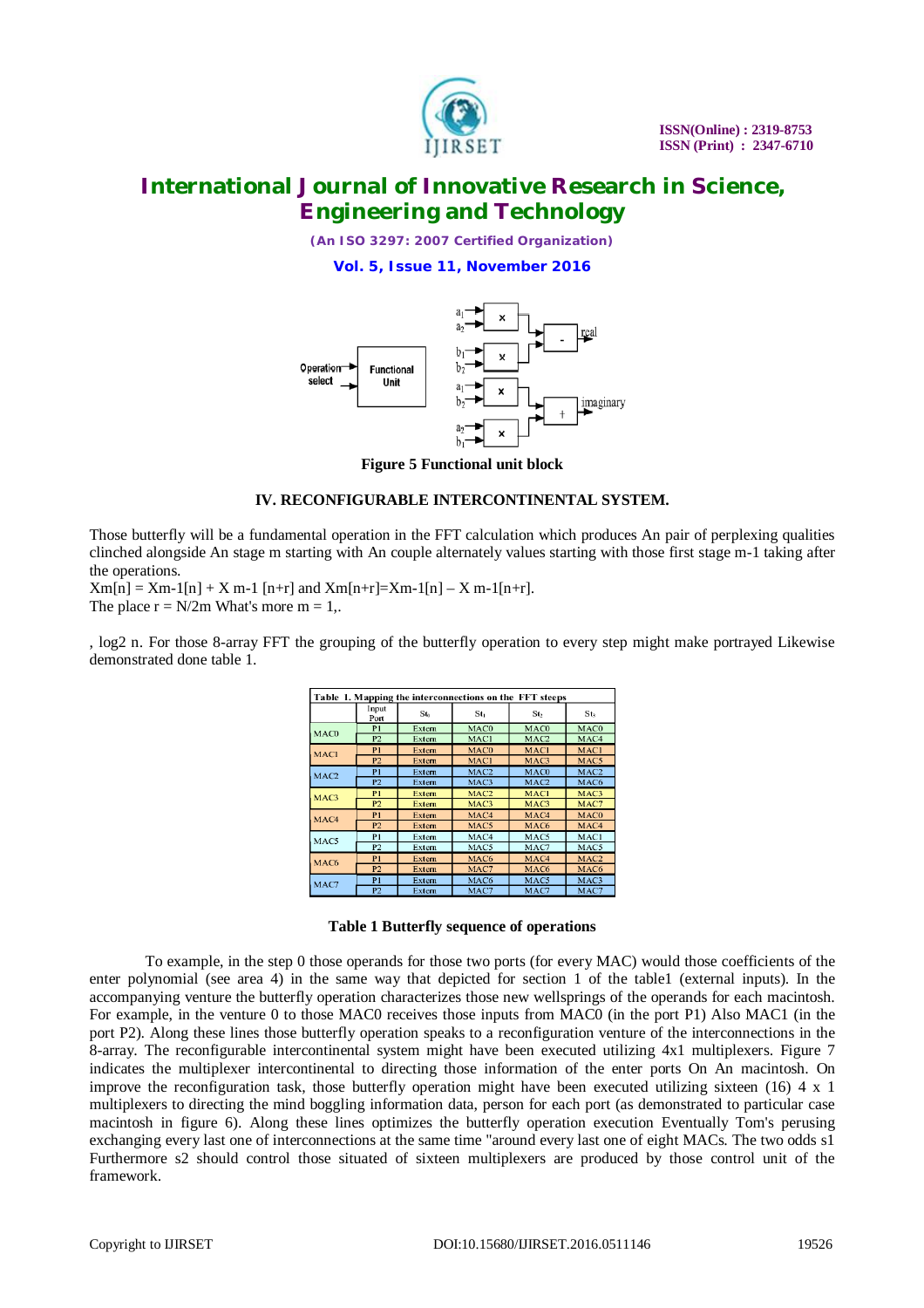

*(An ISO 3297: 2007 Certified Organization)*

#### **Vol. 5, Issue 11, November 2016**

Those information to reconfiguring those practical units and the steady register of each macintosh need aid put away done a rom memory. Those rom might have been executed for four parameterized expressions. Every statement saves the coefficient values to every register ci (eight intricate numbers). Furthermore this data the memory store An match about two odds to design those utilitarian units for every macintosh. The expressions period is parameterized and it permits adapting those configuration on any coefficient size.

Those control unit.

The operation of the modules coordinating the entire of the framework is planned Toward An 12-state synchronous FSM. In place should execute each venture of the FFT algorithm the reconfigure-state controls the rom memory address lines so as on design the utilitarian units Also every last bit of the steady registers. Those execute-state controls the port crazy empower lines will acquire those aftereffect to each soak.



Figure 6 Implementation of the interconnection network

### **V. REPRODUCTION OUTCOMES.**

The project is composed VHDL code and the reproduction and union reports need aid demonstrated The following. Figure 7 Simulation result

The part of synthesis report is shown here

| Exemplar Logic - LeonardoSpectrum Level 2 - [Interface- .work.rec_int0.arch_XRTL Page 1 of 2]<br>SSI File View Tools Schematic Viewer Window Help                                                                                                                                                                                                                                                                                                           |                                                                                                                                              |                                                                                                                                                            | $  p $ $x$<br>$ \theta$ $x$ |
|-------------------------------------------------------------------------------------------------------------------------------------------------------------------------------------------------------------------------------------------------------------------------------------------------------------------------------------------------------------------------------------------------------------------------------------------------------------|----------------------------------------------------------------------------------------------------------------------------------------------|------------------------------------------------------------------------------------------------------------------------------------------------------------|-----------------------------|
| 00454955560006<br>B<br>Quick Setup<br>Run the entire flow from this o<br>file(s), technology and desired<br>Technology<br>CoolFlunner XPLA3C<br>Conffiumer-II CPI Dx<br>SPARTAN<br>IX MATRARS<br>SPARTAN2<br>- SPARTAN2E<br>-VIRTEX<br>-VIRTEXE<br>- VIRTEX-<br>VIRTEX-II Pro<br>XC4000E<br>$\left  \right $<br>в<br>Device<br>2VP50f1517<br>Speed Grade:<br>17<br>$\overline{\phantom{a}}$<br>Constraints<br>Clock Frequen<br><b>Darling Filled</b><br>Heb | m0[15:0]ouxx(31:0]<br>n1[15:0]<br>nuti fft<br>mf[15:0]ouo(D1:0]<br>$ln 1$ [15:0]<br>muti fft<br>mf[15:0]ouor[31:0]<br>in1[15:0]<br>multi fft | $\lambda$ to the set of $\vert\,\vert$ is the set of $\vert\,\vert$ is the set of $\vert\,\vert$ is the set of $\vert\,\vert$ is the set of $\vert\,\vert$ |                             |
| Ŧ<br>Ready                                                                                                                                                                                                                                                                                                                                                                                                                                                  | Working Directory:  \Exemplar\bin\win32                                                                                                      |                                                                                                                                                            | Ln 474, Col 1               |

**Figure 8 synthesis report**